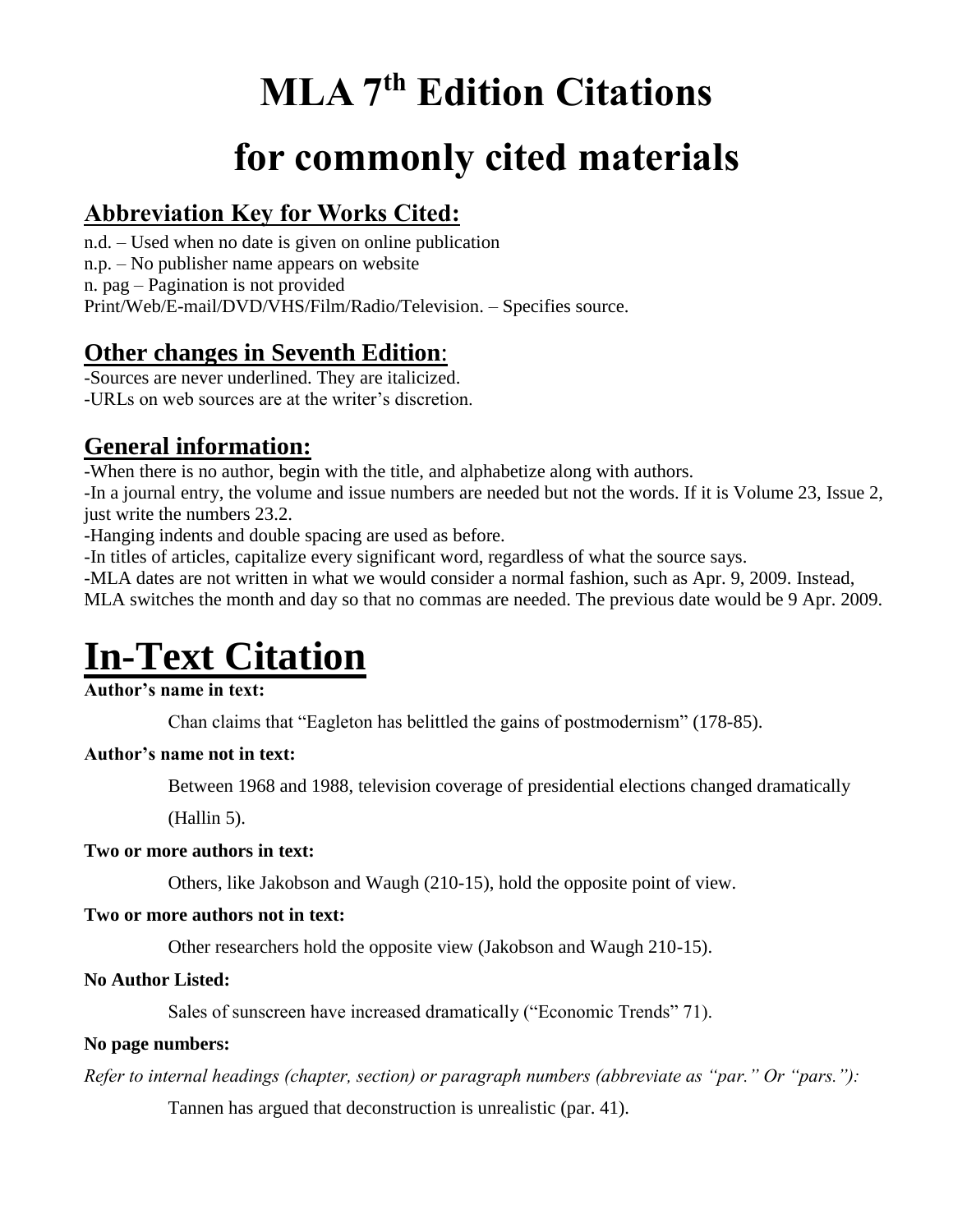# **Works Cited Page:**

Double-space all entries and list them in alphabetical order by author's last name. If no author is given, alphabetize by the first word of the entry. Indent all lines of each entry one-half inch (or five spaces) EXCEPT the first line.

## **PRINT**

#### **Book with One Author:**

Carré, John le. *The Tailor of Panama*. New York: Knopf, 1996. Print.

#### **Book with Two Authors:**

Broer, Lawrence R., and Gloria Holland. *Hemingway and Women: Female Critics and the Female Voice*. Tuscaloosa: U of

Alabama P, 2002. Print.

#### **Work from an Anthology:**

Allende, Isabel. "Toad's Mouth." Trans. Margaret Sayers Peden. *A Hammock beneath the Mangoes: Stories from Latin America.*

Ed. Thomas Colchie. New York: Plume, 1992. 83-88. Print.

#### **Anthology or Compilation:**

Kepner, Susan Fulop, ed. and trans. *The Lioness in Bloom: Modern Thai Fiction about Women.* Berkeley: U of California P,

1996. Print.

#### **Article from a Scholarly Journal:**

Aldrich, Frederick A. and Margueritte L. Marks. "Wyman Reed Green, American Biologist." *Bios* 23.1 (1952): 26-35. Print.

#### **Article from a Magazine:**

McEvoy, Dermot. "Little Books, Big Success." *Publishers Weekly* 30 Oct. 2006: 26-28. Print.

#### **Article from a Newspaper:**

Haughney, Christine. "Women Unafraid of Condo Commitment." *New York Times* 10 Dec. 2006, late ed., sec. 11: 1+. Print.

#### **Government Publication:**

United Nations. *Consequences of Rapid Population Growth in Developing Countries.* New York: Taylor, 1991. Print.

#### **Pamphlet:**

Modern Language Association. *Language Study in the Age of Globalization: The College-Level Experience.* New York: MLA,

n.d. Print.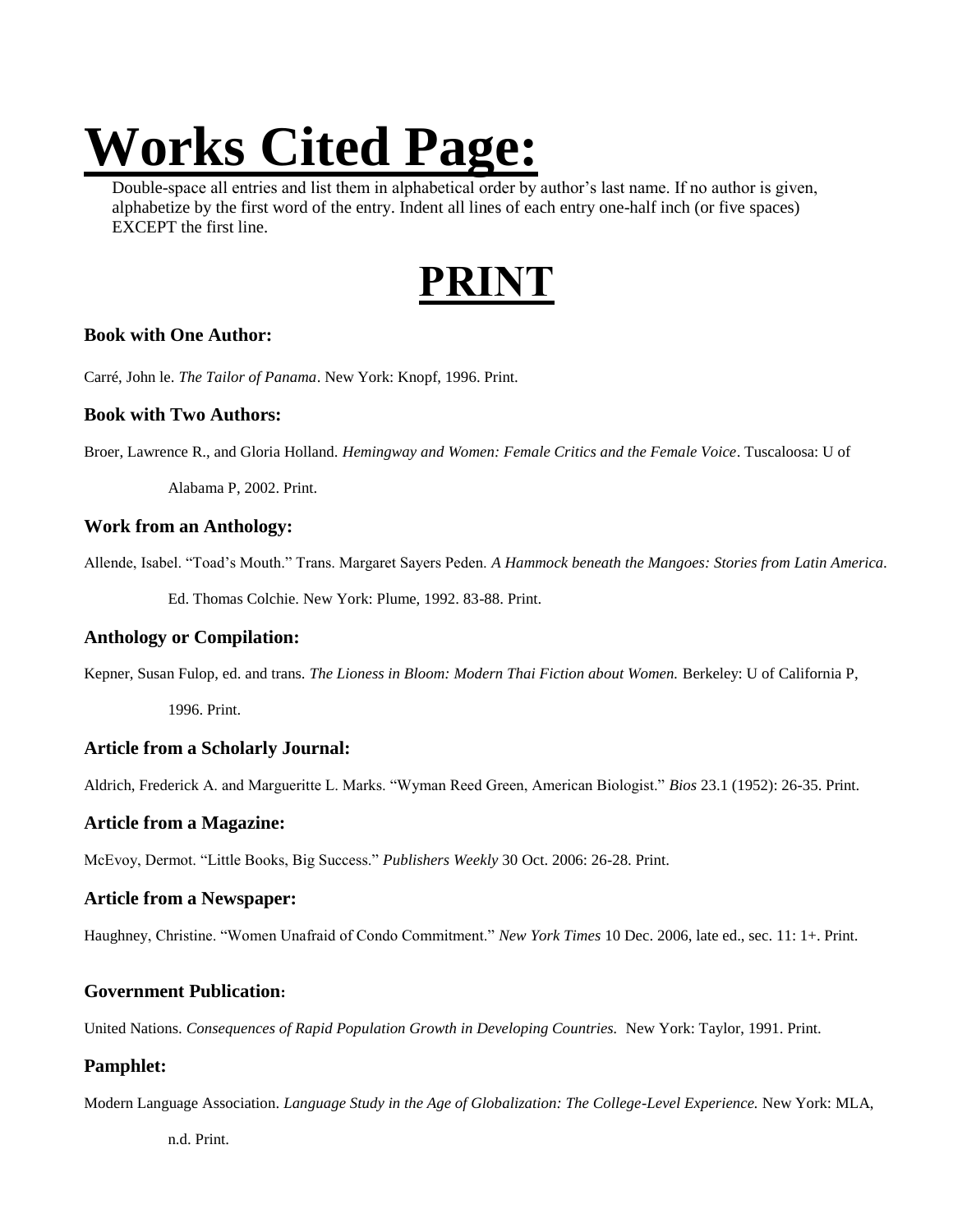## **Web Sources**

#### **Web Newspaper**

Lubell, Sam. "Of the Sea and Air and Sky." *New York Times*. New York Times, 26 Nov. 2008. Web. 1 Dec. 2008.

#### **Web Magazine**

Green, Joshua. "The Rove Presidency." *The Atlantic Monthly.com.* Atlantic Monthly Group, Sept. 2007. Web. 15 May 2008.

#### **Web Scholarly Journal**

Oullette, Marc. "Theories, Memories, Bodies, and Artists." Editorial. *Reconstruction* 7.4 (2007): n. pag. Web. 5 June 2008.

#### **Web Encyclopedia**

"De Kooning, Willem." *Encyclopaedia Britannica Online*. Encyclopaedia Britannica, 2008. Web. 15 May 2008.

#### **Web Online Database Newspaper**

Buchanon, Wyatt. "More Same-Sex Couples Want Kids: Survey Looks at Trends Among Homosexuals." *San Francisco* 

*Chronicle.* 25 Apr. 2006., final ed.:B3. *LexisNexis Academic.* Web. 21 Feb. 2009.

Richardson, Lynda. "Minority Students Languish in Special Education System." *New York Times* 6 Apr. 1994, late ed.: A1+. Pt.

1 of a series, A Class Apart: Special Education in New York City. *LexisNexi*s *Academic*. Web. 15 Aug. 2007.

#### **Web Online Database Magazine**

Wilson, Chris. "Flushing Out Disease." *U.S. News & World Report.* 4 June 2007. *Proquest.* Web. 18 May 2009.

#### **Web Online Database Scholarly Journal Article**

Evangelista, Stefano. "Victorian and Edwardian Responses to the Italian Renaissance." Victorian Studies

46.4 (2006): 729-31. *Academic Search Premier.* Web. 12 Mar. 2007.

#### **Website:**

"Maplewood, New Jersey." Map. *Google Maps*. Google, 15 May 2008. Web. 15 May 2008.

"Verb Tenses." Chart. *The OWL at Purdue*. Purdue U Online Writing Lab, 2001. Web. 15 May 2008.

#### **E-Mail communication:**

Harener, James L. Message to the author. 20 Aug. 2002. E-mail.